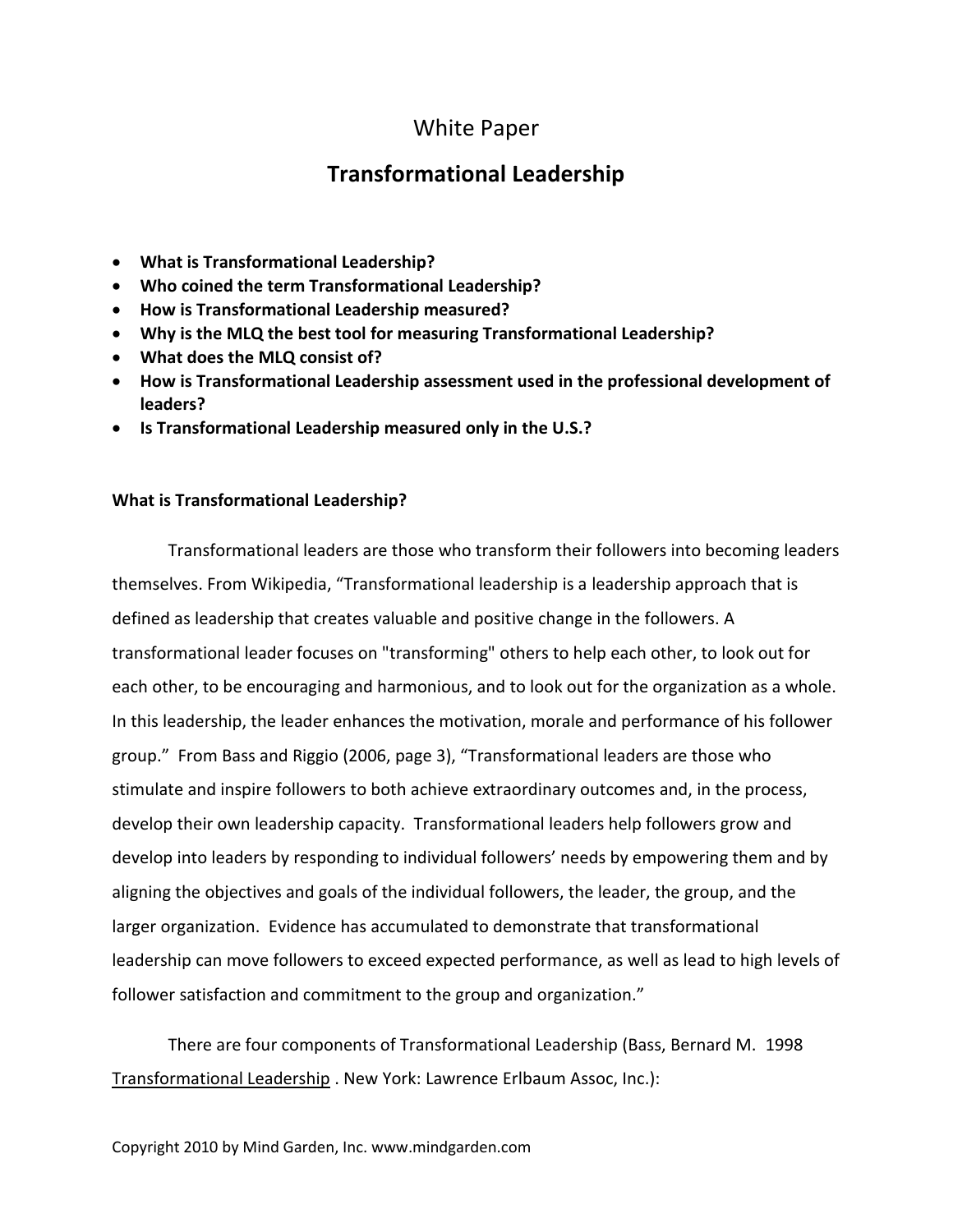*Idealized Influence* (also known as Charismatic Leadership) – Transformational leaders act in ways that make them role models. They are respected, admired and trusted. Followers identify with them and describe them in terms that imply extraordinary capabilities, persistence and determination. These leaders are willing to take risk. They can consistenly be relied upon to do the right thing, displaying high moral and ethical standards.

*Inspirational Motivation* – These leaders embody the term "team spirit". They show enthusiasm and optimism, providing both meaning and challenge to the work at hand. They create an atmosphere of commitment to goals and a shared vision.

*Intellectual Stimulation* – a Transformational Leader encourages creativity and fosters an atmosphere in which followers feel compelled to think about old problems in a new way. Public criticism is avoided.

*Individualized Consideration* – Transformational leaders act as mentors and coaches. Individual desires and needs are respected. Differences are accepted and two-way communication is common. These leaders are considered to be good listeners, and along with this comes personalized interaction. Followers of these leaders move continually toward development of higher levels of potential.

#### **Who coined the term Transformational Leadership?**

The term Transformational Leadership was introduced in 1978 by James MacGregor Burns in his analysis of political leaders. His conclusions centered around the differences between management and leadership. He communicated the two basic concepts of "transformational" and "transactional" leadership.

In 1985, [Bernard M. Bass](http://en.wikipedia.org/w/index.php?title=Bernard_M._Bass&action=edit&redlink=1) added to Burns' theory on Transformational Leadership, and in the early 1990's Bass and Bruce Avolio, through empirical study, mapped the most common leadership approaches of managers and military commanders. They placed Transformational and Transactional Leadership on a continuum and defined more stages at the passage between the two leadership approaches. This model is called "The full range of leadership."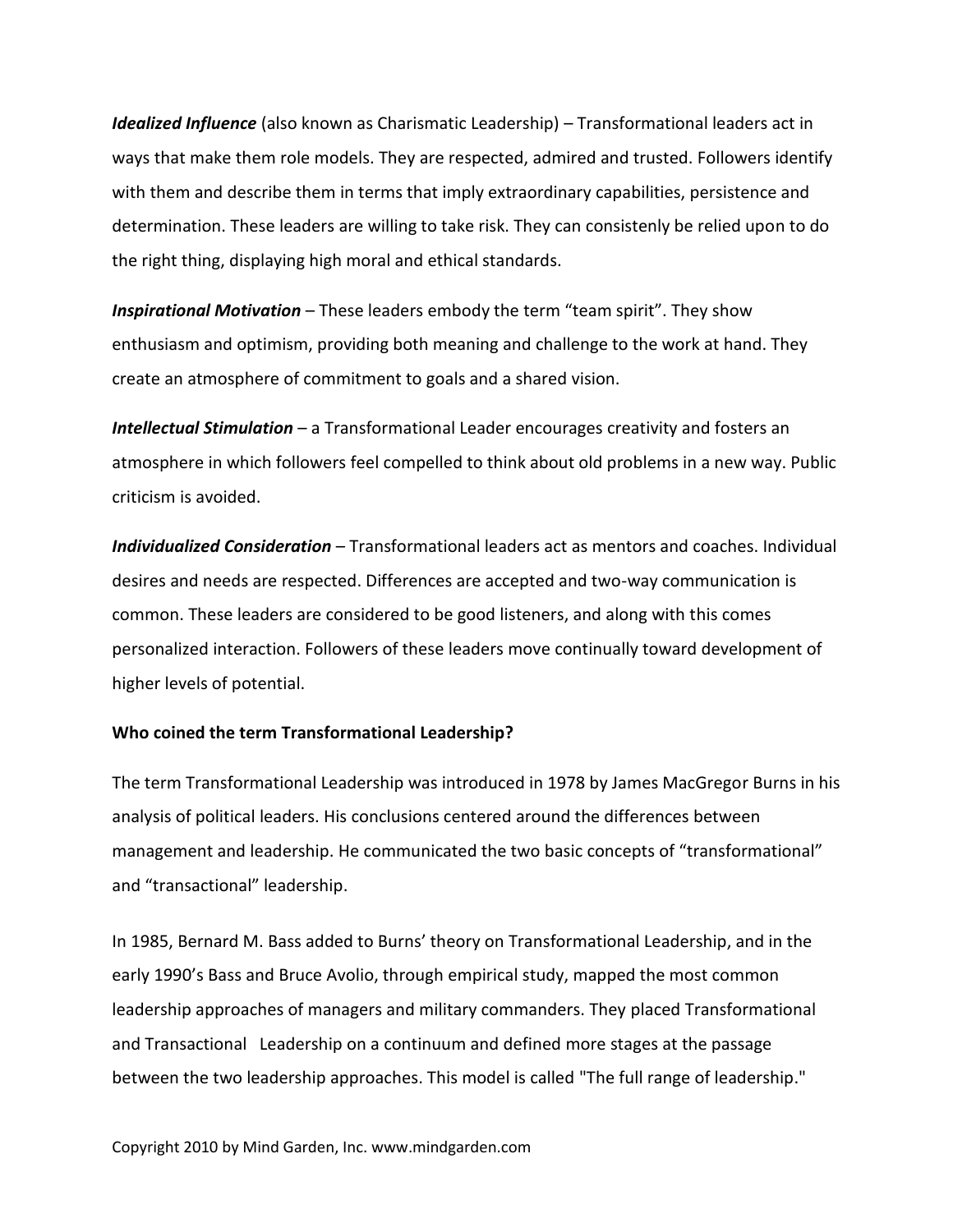#### **How is Transformational Leadership measured?**

While researching these concepts, the Multifactor Leadership Questionnaire (MLQ) (Bass & Avolio) was used. The MLQ measures the concepts of transformational and transactional leadership. The MLQ has undergone various revisions over the years and had achieved a set of items that are clear, behaviorally based, and so central to the concepts that there are only four items per concept (scale) and yet the MLQ consistently shows excellent validity and prediction of organizational performance.

# **Why is the MLQ the best tool for measuring Transformational Leadership?**

- $\triangle$  Bernard Bass, besides being known as a father of Transformational Leadership, is also the author of the famous Bass & Stogdill's Handbook of Leadership. In developing the MLQ he used his deep knowledge about leadership and what predicts organizational performance.
- $\div$  The MLQ has become the benchmark measure of Transformational Leadership.
- $\cdot \cdot$  The MLQ measures, and the MLQ report makes personal to individuals how they relate on the key factors that set truly exceptional leaders apart from marginal ones.
- Valid across cultures and all types of organizations (see Bass 1997)
- $\cdot \cdot$  Easy to administer, requires 15 minutes for a rater to complete the 45 questions
- $\div$  Extensively researched and validated, documented in numerous journal articles and independent studies.
- $\clubsuit$  Among leadership assessment methods, the MLQ provides the best relationship of "survey data" to "organizational outcome"

# **What does the MLQ consist of?**

The classic form (MLQ 5X Short) of the MLQ includes both self and rater forms. The self form measures self perception of leadership behaviors. The rater form is used to measure leadership as perceived by people at a higher level, same level, or lower level in the organization than the leader. Each form is 45 questions. The ideal number of raters for a leader is 8-10, with at least 3 in the subordinate category. The MLQ also includes 9 outcome items rating the leader's